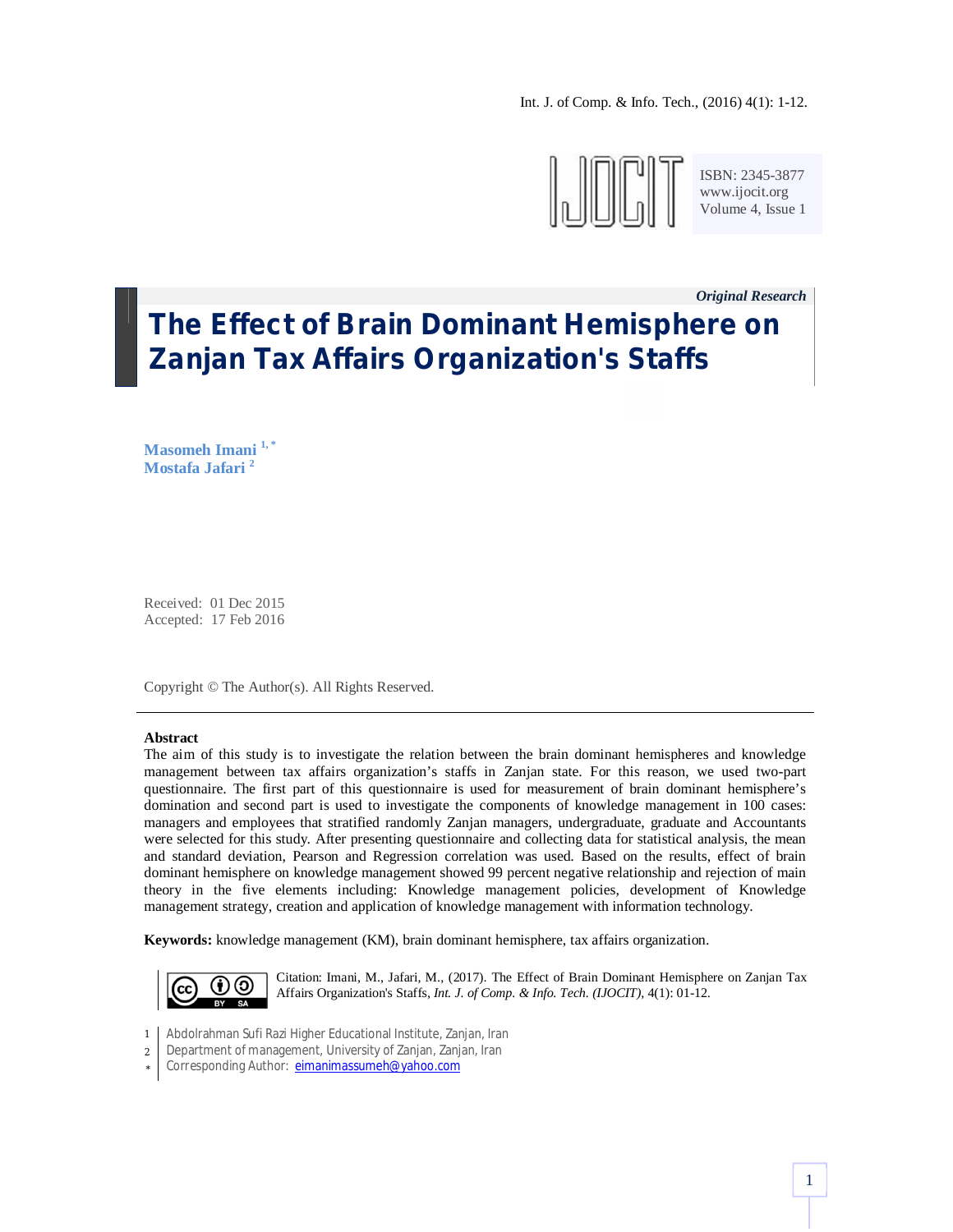## **1. Introduction**

Since in the new world, changing the thought and creativity is very important and necessary that has harmony with changes and new developments which are happening. Therefore, creative thinking, effective communication, knowledge production and innovation power to comply with the new era are important issues.

In the communication and information era, vital element management plays a fundamental role. On the other hand, in development of technology and communication and the speed of its progress, management have made a great transformation. Managers are faced with changing and challenging environment [1].

In recent decades, knowledge as an intangible asset has attracted a lot of attention. Review of previous research, suggests that increasing the organization earnings, not only providing through superior products, but organization knowledge and its management can have a significant impact on the market share [2].

It can be claimed that none of the complex human problems will not be solved in any place and any time, unless the people who deal with the everexpanding demands of progressive, act creatively. In fact, creativity is the basis for developing societies. These societies, not only identified their problems with using their creativity, but Nowadays search the solution to these problems through creativity [3].

Endless progress of knowledge, enforce markets to constant change and therefore the organization has to conform continuous changes [4]. Transformational leaders of ideal influence, use inspirational motivation, intellectual stimulation and personal considerations to change their own schools. Since it seems, creativity thought has great impact on method of managers management, adaptability, strength, integrity, persistence, realization of organization goals and overall effectiveness of them. So this study relied on the basic assumptions, has been done about effect of the brain dominant hemisphere on knowledge management of Zanjan's tax affairs staffs.

## **2. Related Works**

Research has shown that there are eight attributes keys of brain personality thinking that influence the way of our thinking and learning. Our brains are: unique, dedicated, position, interconnected, repeaters, fluent, flexible and complete. Our brains are unique, just like our fingerprints that are unique. Therefore, two people cannot be found that have the same brain pattern. Our brains are also specific. Different parts of the brain are special and responsible for different functions, including: writing, see, name and hear. Our brains are repeater because they have billions of nerves with millions of internal recipients.

Repeater means that we are able to keep moving forward and backward within your brain and use different parts of the brain in complex tasks. Also we use our brain According to the terms. We have this power and ability to be clear and use part of our brain that in certain situations we need it. Parts of our brains dominate other parts of the brain. Our brains are flexible, and complete.

Our brains are so flexible that there is no inherent limitation. All the features emphasized the full brain that all have access but specific parts of the brain dominate to other parts of the brain and learning tendencies [5].

In 1976, when the study of the brain, was considered a source of creativity, Ned Herman like Joseph, Paul McLean, Roger Spray, did the researches. From their works and experiment resulted that brain has 4 sections and areas. Herman use combination of right and left hemispheres theory Spray, [6] with the Trinity theory McLean brain (logical brain, midbrain and primary brain) and physical connections between the hemispheres and the relationship between brain cerebral and limbic to provide brain quad-quarter model [7].

The complexity of knowledge causes variety of views about that shapes [8], are among those who have expressed different definitions for knowledge. Knowledge is an important organizational source and a sustainable competitive advantage in competitive and dynamic economy, [9], the power of knowledge management is in the ability of changing and acquire new knowledge [10].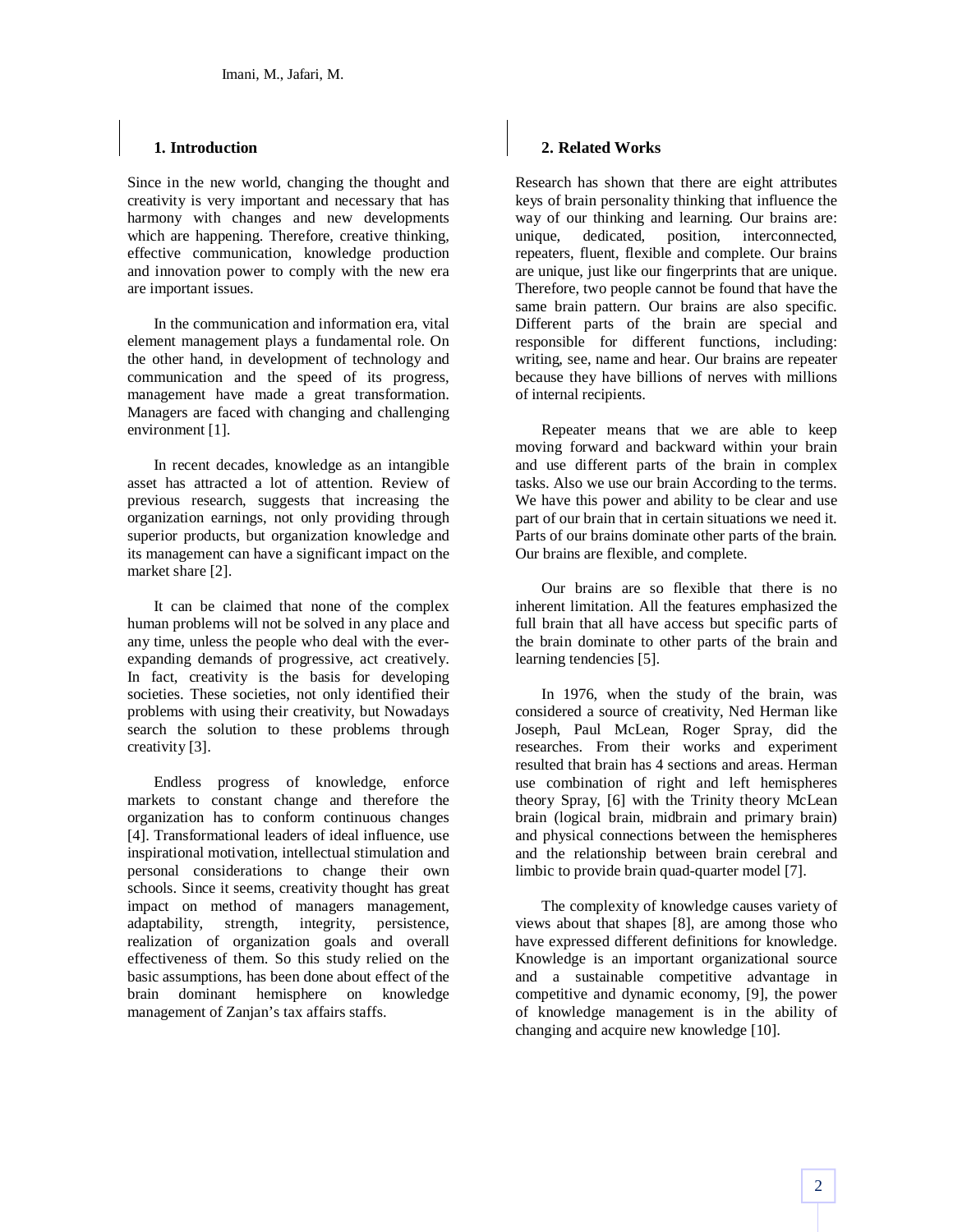

Figure 1. The Combination of Right Hemisphere Theory and the Left Hemisphere with Brain Theory

Other scientist states his definition of knowledge management like this: Knowledge management is the process by which organizations are investing in learning (internalize the knowledge), knowledge coder(externalize knowledge) and distribute and transfer knowledge, acquire skills.

A key concept in Herman's model is domination that argues desire to use a certain pattern, rather than the other quadrants argues. Herein, perfect thing would like handwriting [11]. The right person has preference for the right hand, but in the event of damage or loss of the right hand can learn to use his left hand. As the Herman's model will be shown if a person's highest score would head for the quarter you can description as a reasonable, analytical and quantitative person. If your highest score prefer a quarter of a brain B, you probably have a one narrow, planning, actionoriented and are good organizers. A high score of in preference to the brain quadrant C describes your feelings, both in yourself and in others that you have worked. You tend to be emotional and sympathetic and would prefer to work in groups. Finally, if you are a person with prefer cerebral D quadrant, you are probably imagined, creative and innovative. You often get a big picture but you may have difficulties in expressing your ideas to others.

Most of the words that express the D head quarter include: artist, creative, holistic, imaginative, and imaginative combinations. They area team who has the ideas and the drawn ideas from several sources to create something new enjoy from combining it. Quadrant D thinkers are often human friends who prefer cooperative learning and group discussion. They are often visual, science, space, flexible, and intuitive.

Quadrant D thinkers are often featured, innovation and strategic plan deal. As with learners, these thinkers rather than details, search great pictures. They prefer images on words and do issues with the open end [12]. Although the two hemispheres of the brain are integrated and work closely together, but they are different aspects. They are different that which Hemisphere of their brain dominated to think and process information; we are now speak about differ between the two hemispheres of the brain:

The right hemisphere includes:

- Visual-concentration on images and patterns.
- Direct realize and intuitive-sensationalism.
- Picture-memory by notes or traced issues can be memorized.
- Thoughts processing takes place at the same time.
- Linking information together.
- First, in general, and then discuss about the details.
- Is unorganized.
- Are searching for causes argument and its laws.
- Has no sense of time.
- Has problem in pronunciation and words finding.
- Enjoys touching objects.
- Has problem in prioritizing. Work impulsive and without thought.
- His hands moves when is talking.
- Consider how to express something, not to its content.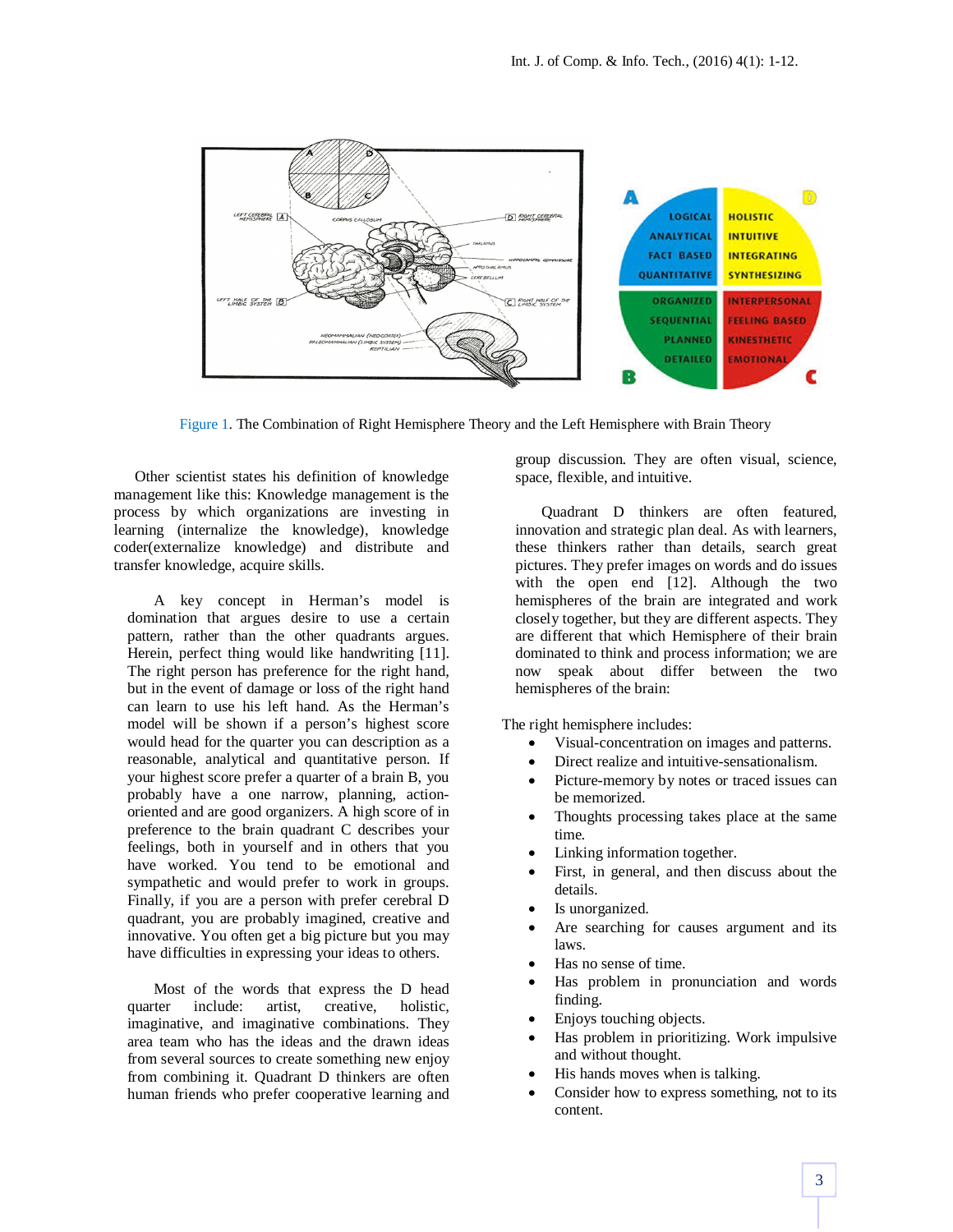The left hemisphere includes:

- Oral-focus on the words, symbols and figures.
- Analyzer-follows logic.
- Benefits to remember words, memorize names instead of figures.
- Thought process is done successive and sequential, step by step.
- Produce logical inference of information.
- First, check the details then achieve the General.
- Is very organized.
- Interested in preparation and planning.
- Usually follow the rules without research and blindly.
- is efficient in pursuit and protection time.
- Memorize pronunciation and mathematical formulas.
- Enjoyed viewing objects.
- Plane before.
- Uses rarely gestures and hand movements when speaking.
- Figure on content of the speech, not how to express it.

Differences between male and female brains are:

- Brain cells in men 4% are more than women. Men's brains are 100g heavier than the female's brain.
- Communication between brain cells in women is higher than men.
- Information Transfer occurs more rapidly between two hemispheres of the brain in women.
- Women have access to almost any two brains Hemisphere but mainly men use the left hemisphere of their brain.
- Cord length in males is slightly longer than women (www.aryalink.com)

# **3. Methodology**

## **3.1. The Sample Size and Method of Calculation**

In this study, using a sample of a sample of tax payers the tax affairs of Zanjan province to carry out research chose through random sampling as well as the 100 employees of the tax affairs director, deputies, heads of departments, heads of State and heads of groups, intended questionnaires distributed in sufficient quantities and on multiple occasions.

To answer the research questions we need a tool to collect data. Typically, there are five major tools to collect data. Each of these tools has types. These instruments include: examine the documents, view, interviews and questionnaire.

## **3.2. Research Purposes**

The aim of this study was to determine the relationship between the brain dominant hemisphere on knowledge management and its components (knowledge management policy, strategy development of knowledge management, creation and application of knowledge management and the relationship between knowledge management and information technology).

#### *Research Hypotheses*

- The main hypothesis: there is a reasonable relationship between the brain dominant hemisphere and knowledge management.
- First hypothesis: there is a reasonable relationship between brain dominant hemisphere and knowledge management policies.
- The second hypothesis: there is a reasonable relationship between brain dominant hemisphere and strategy development of knowledge management.
- Third hypothesis: there is a reasonable relationship between brain dominant hemisphere and the creation and application of knowledge management.
- Fourth hypothesis: there is a reasonable<br>relationship between brain dominant between brain dominant hemisphere and create and relationship between knowledge management with information technology.

#### *Variables*

- The Independent Variables: brain dominant hemisphere (left hemisphere and the brain right hemisphere)
- The Dependent Variable: knowledge management (knowledge management policies, strategy development of knowledge management, creation and application of knowledge management and the relationship between knowledge management and information technology)

In this research, SPSS software was used for data analysis for descriptive and inferential statistical methods. Use descriptive statistics is for interpret the results and in the corresponding frequency tables and graphs appropriate used to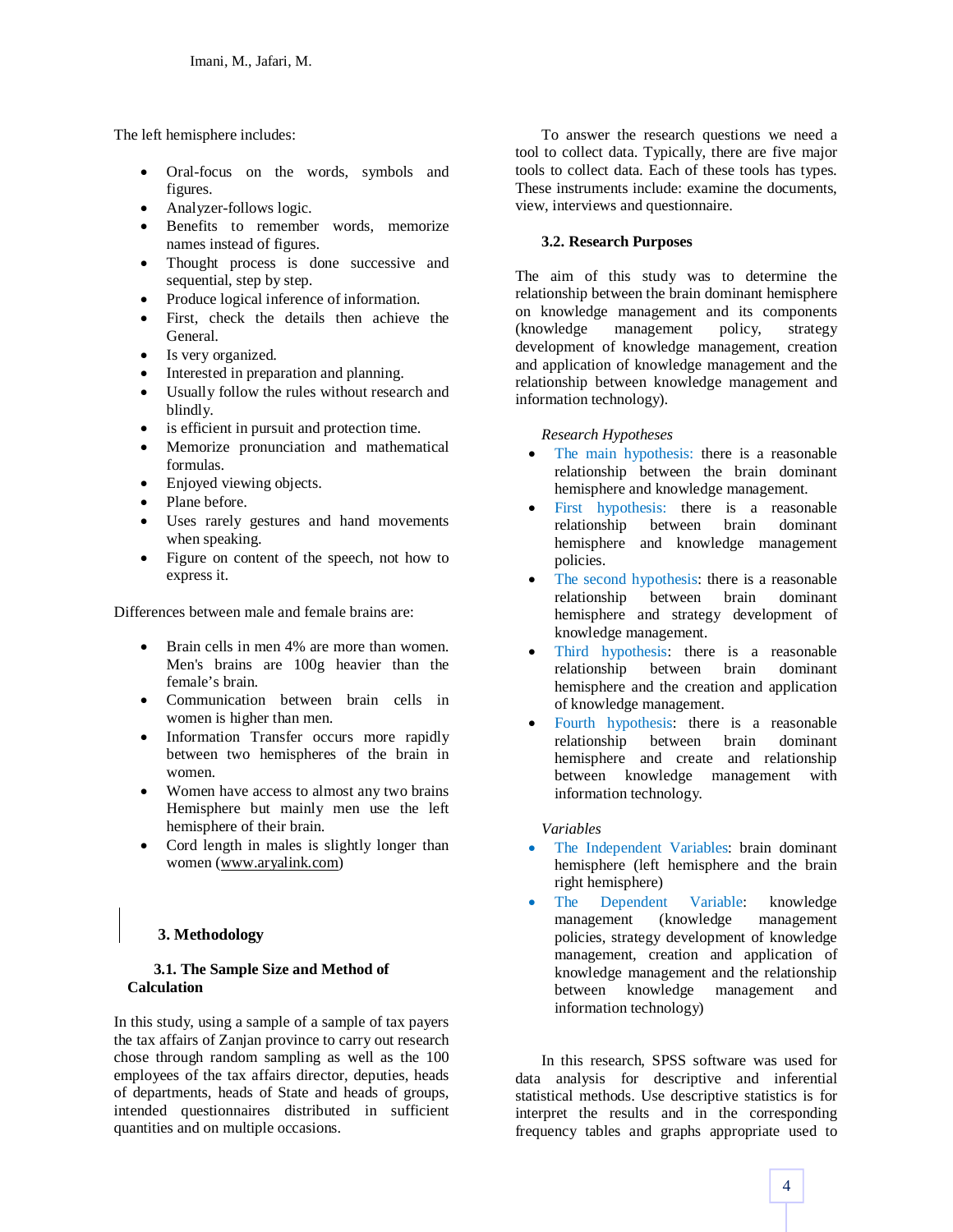describe the data test questions, generalization of the results and compare targeted test t one sample (t dependent).

#### **3.3. Analysis of Data Processes**

In this chapter, describing and analyzing research data is presented. In the first part of these chapter variables is described by using frequency tables, graphs and statistical indicators of central distribution and dispersion, and in the second part of the research hypotheses have been examined by using t-test.

*Descriptive Statistics*

#### **Frequently Distribution of Sex of Involved Subjects**

Based on the table (4-1) observed that among the involved subjects, (38%) 38 people have right brain dominant hemisphere and (62%) of people have left brain dominant hemisphere.

| Brain dominant | Variables | Frequency |
|----------------|-----------|-----------|
| hemisphere     |           |           |
| Men            |           | 38%       |
| Women          |           | 52%       |
| Total          | ΩC        | 100%      |

## Table 1. Distribution of people according to brain dominant hemisphere

#### **Frequently Distribution of Sex of Involved Subjects**

Based on the Table 2 observed that among the involved subjects, (71%) of people were female and (29%) of people are also male.

| Table 2. Distribution of Gender in Involved Subjects |     |      |  |  |  |
|------------------------------------------------------|-----|------|--|--|--|
| Variables<br>Gender<br>Frequency                     |     |      |  |  |  |
| Men                                                  |     | 71%  |  |  |  |
| Women                                                | 29  | 29%  |  |  |  |
| Total                                                | 100 | 100% |  |  |  |

 **Distribution of Variables About the Age of Involved Subjects:**

| Table 3. Distribution of Variables about the Age of Subjects |           |           |  |  |  |
|--------------------------------------------------------------|-----------|-----------|--|--|--|
| Age                                                          | Variables | Frequency |  |  |  |
| 30 years or less                                             | 55        | 55%       |  |  |  |
| $31-40$                                                      |           | 12%       |  |  |  |
| $41 - 50$                                                    | 28        | 28%       |  |  |  |
| 50 years and older                                           |           | 5%        |  |  |  |
| Total                                                        | 100       | 100%      |  |  |  |
|                                                              |           |           |  |  |  |

As in Table 3 is shown (55%) of people aged 30 years or less, (12%) of people aged 31-40 years, (28%) of people aged 41 to 50 years, and (5%) of people are 50 years and older.

 **Distribution of Variables about Educational Level of Involved Subjects:**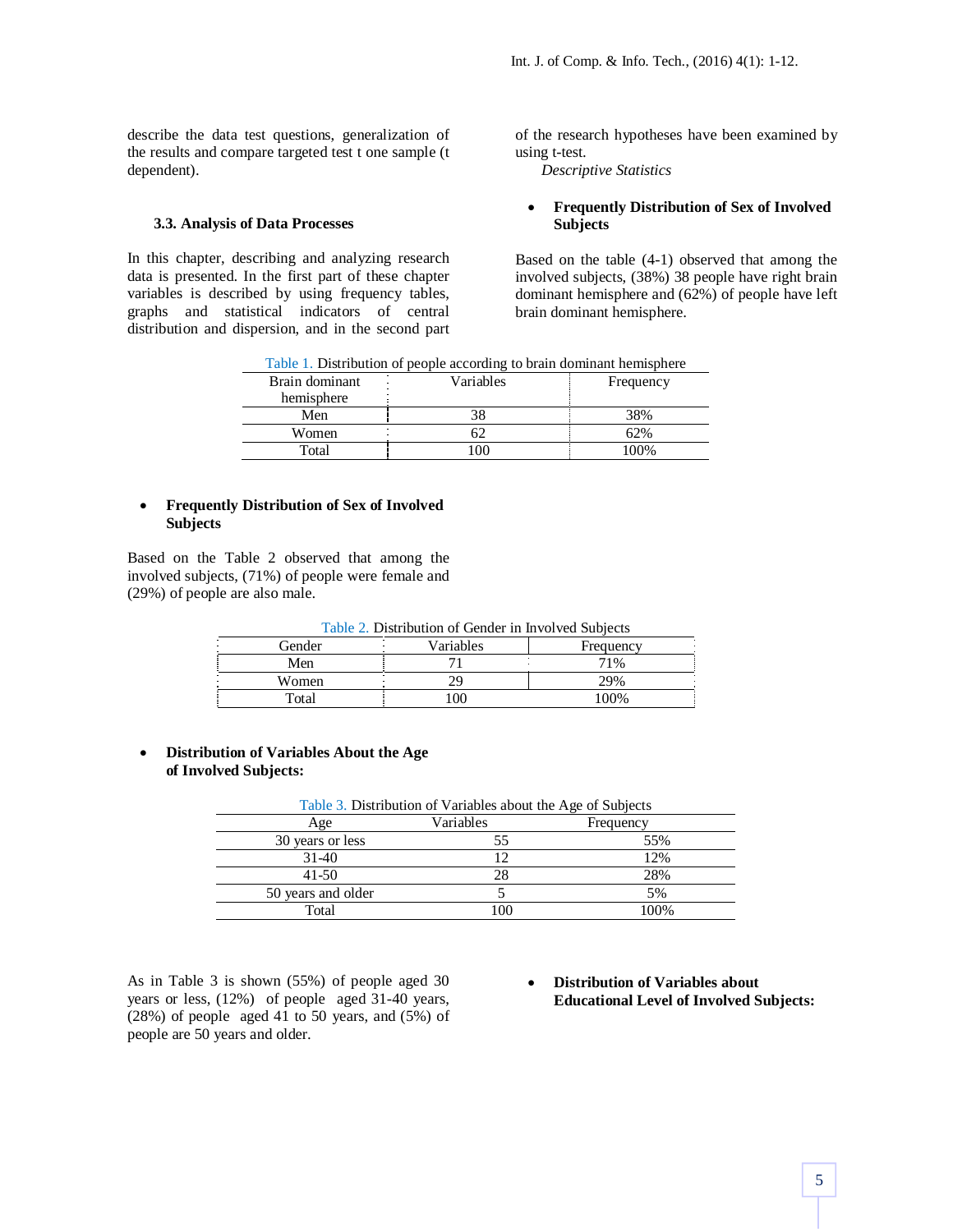| Table 4. Distribution of Variables about Educational Level of Involved Subjects |     |       |  |  |  |  |
|---------------------------------------------------------------------------------|-----|-------|--|--|--|--|
| variables<br>Frequency<br>degree                                                |     |       |  |  |  |  |
| bachelor's degree                                                               |     | 77%   |  |  |  |  |
| master's degree                                                                 |     | 23%   |  |  |  |  |
| Total                                                                           | 100 | 100\% |  |  |  |  |

Table 4 observed that (77%) of people had a bachelor's degree and (23%) of people have a master's degree.

## **Distribution of Variables about Organizational Positions of Subjects**

| Table 5. Distribution of Variables Organizational Positions of Involved Subjects |  |  |  |
|----------------------------------------------------------------------------------|--|--|--|
|                                                                                  |  |  |  |

| organizational positions | variables | Frequency |
|--------------------------|-----------|-----------|
| accountant               |           | 5%        |
| financial experts        |           | 45%       |
| tax elder                | ככ.       | 55%       |
| Total                    | 00        | 100%      |

Table 5 observed that (5%) of people of the involved subjects, accountant, (45%) of people financial experts and (55%) of people are tax elder experts.

## **Detection of the Normal Distribution of Variables**

To select appropriate statistical tests to analyze the data is necessary to assess the distribution of variables in terms of their normal distribution in this case, Smirn of KolmoGrof test was used. Finally, according to the Table 6 will be seen that a significant level of 05/0 tests with regard to knowledge management, and in fact are normal. So were used to meet the assumptions of parametric tests

| Components              | Number | Average | The       | No         | Positive   | Negative   | Test | The          |
|-------------------------|--------|---------|-----------|------------|------------|------------|------|--------------|
|                         |        |         | standard  | difference | difference | difference |      | significance |
|                         |        |         | deviation |            |            |            |      | level        |
| <b>Familiarity With</b> | 100    | 2/62    | 0/64      | 0/16       | 0/16       | $-0/12$    | 0/94 | 0/33         |
| KM                      |        |         |           |            |            |            |      |              |
| <b>KM</b> Strategy      | 100    | 2/10    | 0/28      | 0/14       | 0/14       | $13 - 0/$  | 0/82 | 0/51         |
| Development             |        |         |           |            |            |            |      |              |
| KM Implementation       | 100    | 2/74    | 0/40      | 0/11       | 0/11       | $-0/10$    | 0/68 | 0/74         |
| Knowledge               | 100    | 3/31    | 0/26      | 0/10       | 0/10       | $-0/10$    | 0/61 | 0/86         |
| Management &            |        |         |           |            |            |            |      |              |
| Information             |        |         |           |            |            |            |      |              |
| Technology              |        |         |           |            |            |            |      |              |
| Interface               |        |         |           |            |            |            |      |              |
| K M                     | 100    | 2/93    | 0/29      | 0/10       | 0/09       | $-0/10$    | 0/59 | 0/88         |

## Table 6: Usage of KlamaVasmirNof Test to determine the Nature of the Data

## **3.4. Hypothesis test**

 **First hypothesis: the brain dominant hemisphere effects on knowledge management policy**

According to independent t-test and table (4-8) can be seen, the significance level p=0/000 and less than  $0/05$ and t = -4/84, H0 hypothesis is rejected and research hypothesis is confirmed, also of the people average has a left brain dominant hemisphere (3/89) more than the people average who has a right brain dominant hemisphere (3/44). So brain dominant hemisphere has effect on knowledge management policy.

Table 7. Test Results Mean Difference for Knowledge Management Policy to Their Brain Dominant Hemisphere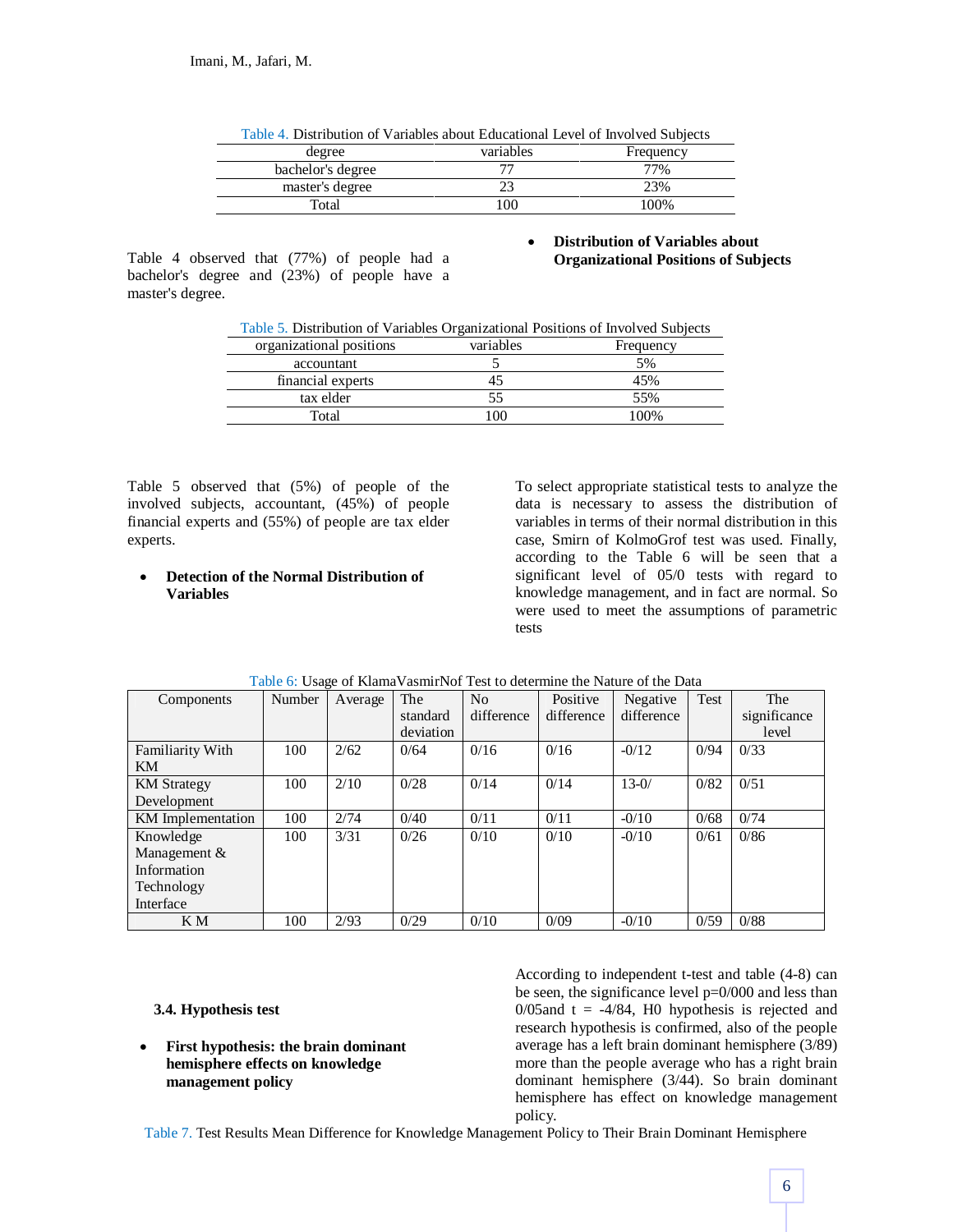| Variables            | <b>Brain</b><br>dominant<br>hemisphere | Number | Average | The standard<br>deviation | Standard<br>deviation |
|----------------------|----------------------------------------|--------|---------|---------------------------|-----------------------|
| Knowledge Management | right                                  | 38     | 3/44    | 0/38                      | 0/063                 |
| Policy               | left                                   | 62     | 3/89    | 0/48                      | 0/061                 |

## **Second hypothesis: the brain dominant hemisphere has impact on familiarity with knowledge management**

| Table 8. Descriptive Statistics Relate to Person Frequency to Options that Related to any of the Questions |  |  |
|------------------------------------------------------------------------------------------------------------|--|--|
|                                                                                                            |  |  |

| Questions                                                                                  | Dominant<br>hemisphere |                                               |                                                                                                                               | Options                                       |                                        |
|--------------------------------------------------------------------------------------------|------------------------|-----------------------------------------------|-------------------------------------------------------------------------------------------------------------------------------|-----------------------------------------------|----------------------------------------|
| 11) Which of the                                                                           |                        | a) IT                                         | b) HR                                                                                                                         | c) KM                                         | d) CRM                                 |
| following functional<br>areas best describes<br>your work<br>responsibilities?             |                        |                                               |                                                                                                                               |                                               |                                        |
| 12. How would you                                                                          |                        | a)Unaware                                     | b)Introductory                                                                                                                | c)Intermediate                                | d) Advanced                            |
| rank your own level<br>of experience and<br>familiarity with<br>KM?                        | Right<br>Left          | 5<br>10                                       | 9<br>12                                                                                                                       | 24(63%)<br>30(48%)                            | 10                                     |
| 13. What should the<br>primary emphasis of<br>KM educational                               |                        | a) KM<br>strategies                           | b) KM<br>technologies                                                                                                         | c) KM tools $\&$<br>methods                   | d)Theoretical<br>foundations in<br>KM  |
| program be in order<br>to be<br>As relevant and<br>useful to you as<br>possible?           | Right<br>Left          | 19(50%)<br>19                                 | 19                                                                                                                            | 14<br>24(39%)                                 | 5                                      |
| 14. Who is in-charge<br>of KM practices in                                                 | a) HR<br>Department    | b) IT<br>Department                           | c) KM Unit                                                                                                                    | d)Responsibility<br>is shared very<br>broadly | a) HR<br>Department                    |
| your Organization?                                                                         | Right<br>Left          | $\overline{5}$<br>5                           | $\overline{4}$                                                                                                                | 24(63%)<br>25(40%)                            | 5<br>23                                |
| 15. How do you<br>measure the<br>effectiveness of KM<br>practices in your<br>Organization? |                        | a) Through<br>Guidance<br>and<br>instructions | $\overline{b}$ ) Through<br>activities<br>included in<br>company's<br>balanced score<br>card and<br>satisfaction<br>barometer | c) Employees<br>satisfaction<br>surveys       | d) Customer<br>satisfaction<br>surveys |
|                                                                                            | Right<br>Left          | 5<br>23(37%)                                  | 13<br>15                                                                                                                      | 6<br>10                                       | 14(37%)<br>14                          |
| 16. Which sources<br>triggered your                                                        |                        | a)<br>Management                              | $b)$ Non<br>Management<br>workers                                                                                             | c) Owners $\&$<br><b>Share Holders</b>        | d) Board                               |
| Organization to put<br>into effect the KM<br>practices Currently<br>used?                  | Right<br>Left          | 38 (61%)                                      | 19(50%)<br>10                                                                                                                 | 19(50%)                                       | 14                                     |
| 17. What would<br>motivate your<br>Organization to                                         |                        | a) Improved<br>competitiven<br>ess            | b) Improved<br>Corporate<br>Image                                                                                             | c) Avoiding loss<br>of Key<br>Personnel       | d) Loss of<br>market share             |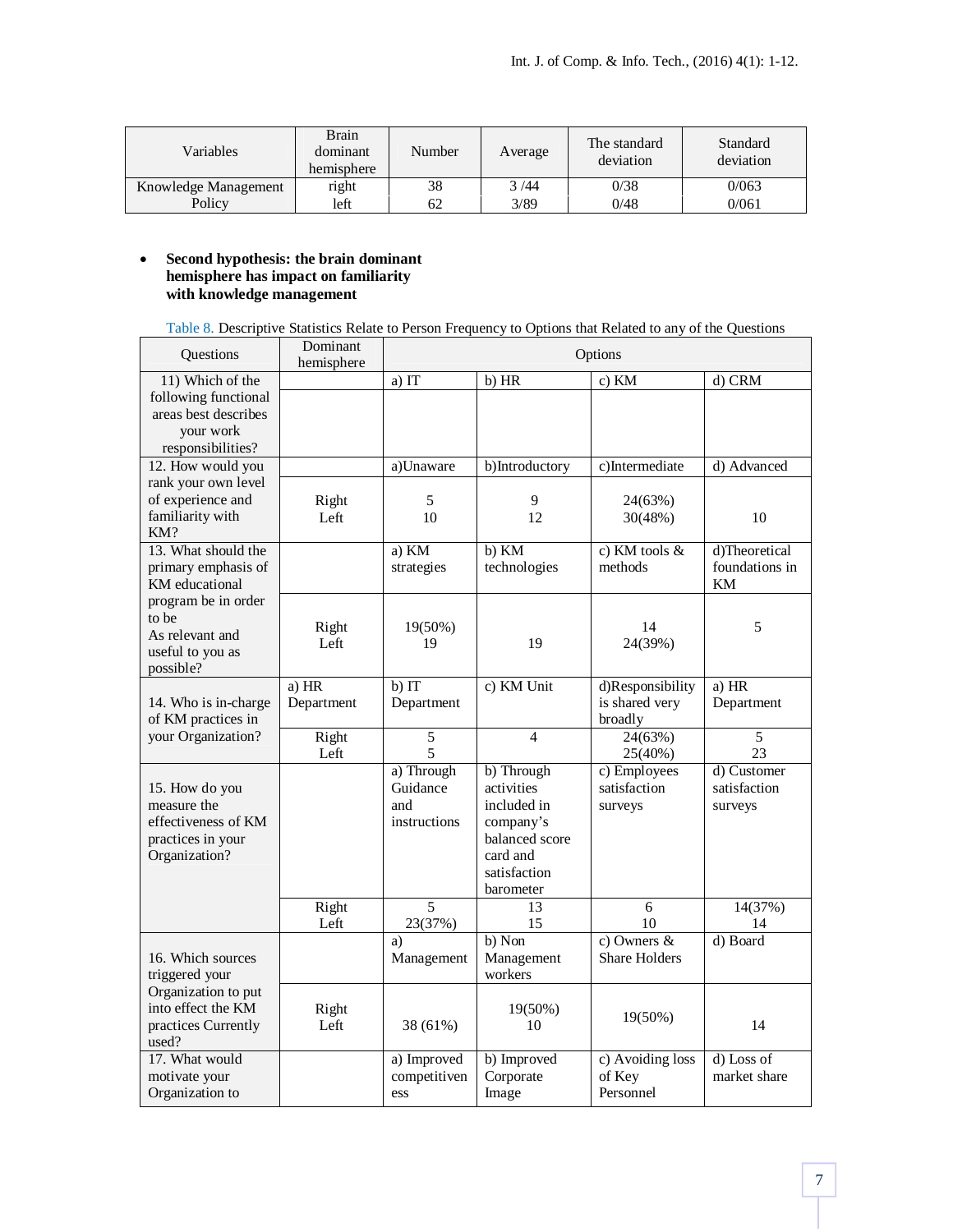| increase KM           | Right | 9            | 29(67%)           |                  |                 |
|-----------------------|-------|--------------|-------------------|------------------|-----------------|
| practices?            | Left  | 28(45%)      | 10                | 20               | 5               |
| 18. Please indicate   |       | a)           | b) Increased      | c) Increased     | d) Helped to    |
| the achieved results  |       | Improvemen   | improved          | adoption of      | add new         |
| of KM practices in    |       | t of skills  | knowledge         | products/service | products/servic |
| use in your           |       | and          | sharing           | s to client      | es              |
| Organization          |       | knowledge    | horizontally      | requirements     |                 |
|                       |       | of workers   |                   |                  |                 |
|                       | Right | 23(76%)      | 15                |                  |                 |
|                       | Left  | 18(29%)      | 15                | 14               | 15              |
| 19. Why do you use    |       | a) To        | b) Training       | c) Improving     | d) Improving    |
| KM activities in      |       | improve the  | workers to meet   | the ability to   | KM sharing      |
| your Organization?    |       | competitive  | the strategic     | take out patents | suppliers       |
|                       |       | advantage    | objectives of the |                  |                 |
|                       |       |              | Organization      |                  |                 |
|                       | Right | 4            | 24(63%)           | 10               |                 |
|                       | Left  | 5            | 32(52%)           | 25               |                 |
| 20. Which of the      |       | a) Guide for | b)                | c) Internal      | $\rm d$         |
| following KM          |       | working      | Interdisciplinary | workshops in     | Internet/purcha |
| practice procedure is |       | procedures   | project groups    | connection with  | sed             |
| most used in your     |       | and ethics   |                   | staff meetings   | information     |
| Organization          |       |              |                   |                  |                 |
| For acquiring         | Right | 9            | 15(39%)           | 5                | 9               |
| interdisciplinary     | Left  | 17           | 24(39%)           | 10               | 11              |
| knowledge?            |       |              |                   |                  |                 |

To examine and test the hypothesis pay of descriptive tests such as frequency and percentage. Based on the results of the table 9 observed that (63%) of people with right-dominant hemisphere and (60%) of people with left brain hemisphere they know most responsible for your job task and customer relationship management system. (63%) of people with right brain dominant and (48%) of people with left brain dominant hemisphere estimate position and rank their corporate communication and knowledge management experience and familiarity with the average.(50%) of those with right-dominant hemisphere educational programs of knowledge management as knowledge management strategies and (39%) of people with left brain dominant hemisphere educational programs as an instrument of knowledge management with knowledge management methods are useful.

(63%) of people with right brain dominant hemisphere and (40%) of with left-brain dominant know independent unit of knowledge management are responsible for works of knowledge management in the organization.

In analyzing the 15 question of how the effectiveness of knowledge management measured in your organization? (37%) of people with right brain dominant hemisphere customer satisfaction questionnaire, (37%) of people with left-brain dominant know through specific guidelines. (50%)

of those with right-brain dominant hemisphere staffs, shareholders and owners, and (61%) of people with left-brain dominant management makes use of knowledge management practices effective. (67%) of people with right brain dominant hemisphere feature of the competition and (45%) people with left-brain dominant know improved competition as a way of motivation to improve management knowledge practices in organization.

(76%) of the right-brain dominant and (29%) of the left brain dominant, know that the use of knowledge management in organizations improve staffs skills and knowledge. (63%) people with right-brain dominant and (52%) people with left brain dominant, training staffs to meet the strategic objectives of the organization's knowledge management activities. (39%) of the right-brain dominant and (39%) people with left brain dominant know interdisciplinary projects as dominant form of organization for achieve interdisciplinary knowledge.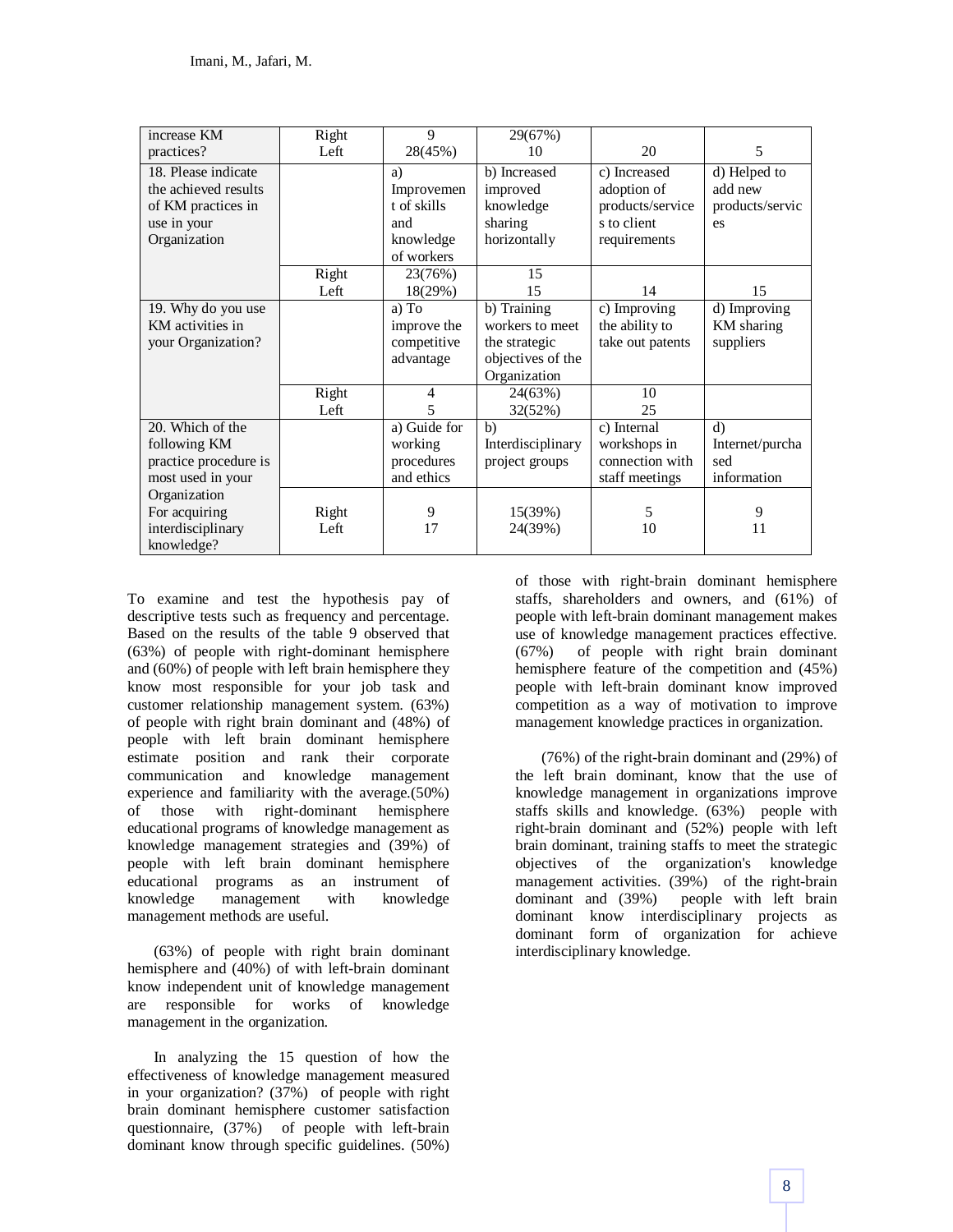## **The Third Hypothesis: the Brain Dominant Hemisphere Affects Development of Knowledge Management**

According to independent-test and the Table 11 can be seen, the significance of  $0/05$  and a p= $0/45$  and t= 0/76, the hypothesis H0 is confirmed the research is rejected, so the brain dominant hemisphere does not affect development of knowledge management.

Table 10. Test Results Mean Difference for the Knowledge Management Development to Their Brain Dominant Hemisphere

| 110111191011010    |                              |        |         |                           |                       |  |  |
|--------------------|------------------------------|--------|---------|---------------------------|-----------------------|--|--|
| Variables          | Brain dominant<br>hemisphere | Number | Average | The standard<br>deviation | Standard<br>deviation |  |  |
| <b>KM</b> Strategy | right                        | 38     | 2/06    | 0/25                      | 0/041                 |  |  |
| Development        | left                         | 62     | 2/10    | 0/29                      | 0/037                 |  |  |

Table 11. Test Results of Variances Homogeneity for Developments Variant of Knowledge Management to Their Brain Dominant Hemisphere

| Variables                         | <b>Brain</b><br>dominant<br>hemisphere |       |       |         | Df     |       |
|-----------------------------------|----------------------------------------|-------|-------|---------|--------|-------|
| <b>KM</b> Strategy<br>Development | right<br>left                          | 10/51 | 0/002 | $-0/76$ | 87/287 | 0/450 |

 **The fourth hypothesis: the brain dominant hemisphere affects the implementation of knowledge management**

 $\bullet$ 

According to independent t-test and Table 13 can be seen, the significance level of0/05 and p=0/276 and the  $t=1/10$ , and H0 hypothesis is confirmed and research hypothesis is rejected, so the brain dominant hemisphere does not affect the implementation of knowledge management.

Table 12. Test Results of Mean Difference for the Implementation of Knowledge Management in Their Brain Dominant Hemisphere

| Variables      | Brain dominant<br>hemisphere | Number | Average | The standard<br>deviation | Standard<br>deviation |
|----------------|------------------------------|--------|---------|---------------------------|-----------------------|
| KM             | right                        | 38     | 2/68    | 0/46                      | 0/075                 |
| Implementation | left                         | 62     | 2/67    | 0/35                      | 0/045                 |

Table 13. Test Results of Variances Homogeneity for Knowledge Management Implementation to Their Brain Dominant Hemisphere

| Variables            | Brain<br>dominant<br>hemisphere | F    | n     |         | Df     |       |
|----------------------|---------------------------------|------|-------|---------|--------|-------|
| KM<br>Implementation | right<br>left                   | 4/91 | 0/002 | $-1/10$ | 62/816 | 0/276 |

## **Fifth hypothesis: the brain dominant hemisphere affects the knowledge management relation within formation technology**

According to independent t-test analysis and Table 15 can be seen, the significance level p=0/032 less than  $0/05$  and the t=-2/18, the H0 is rejected and the research hypothesis is confirmed, also the average person has a left brain dominant hemisphere (3/35) is higher than the average person that has the right brain dominant hemisphere (3/23). So brain dominant hemisphere affected the knowledge management with information technology.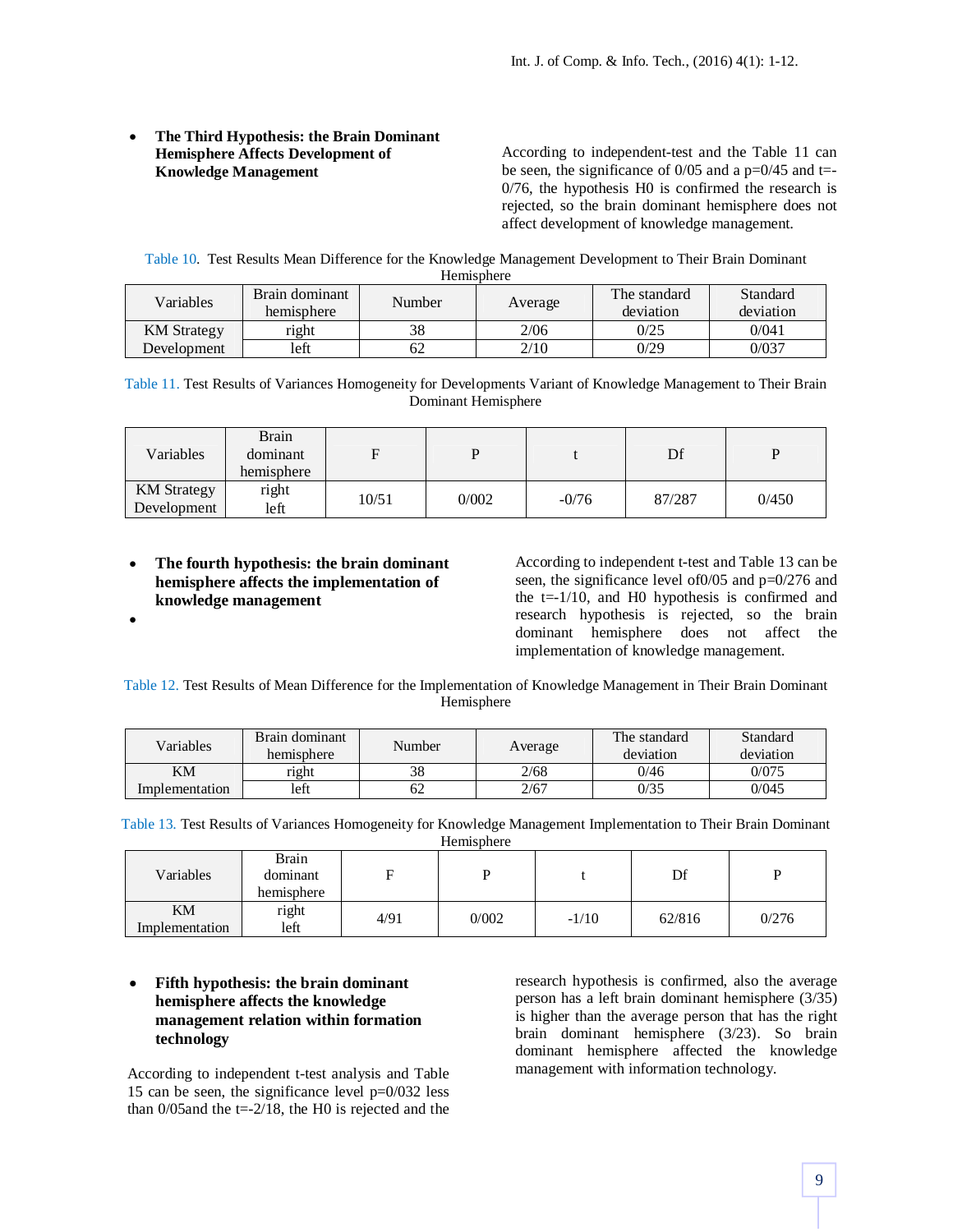|                                              |                              | ропшкин поппарного |         |                           |                       |
|----------------------------------------------|------------------------------|--------------------|---------|---------------------------|-----------------------|
| Variables                                    | Brain Dominant<br>Hemisphere | Number             | Average | The Standard<br>Deviation | Standard<br>Deviation |
| Knowledge Management                         | right                        | 38                 | 3/23    | 0/24                      | 0/039                 |
| & Information<br><b>Technology Interface</b> | left                         | 62                 | 3/25    | 0/26                      | 0/033                 |

Table 14. Test Results Different Mean the Knowledge Management Relation with Information Technology to Their Brain Dominant Hemisphere

Table 15. Test Results of Variances Homogeneity for Related to Knowledge Management with Information Technology to Their Brain Dominant Hemisphere

| Variables                                                     | Brain dominant<br>hemisphere |          |       |         | Df |       |
|---------------------------------------------------------------|------------------------------|----------|-------|---------|----|-------|
| Knowledge Management<br>& Information Technology<br>Interface | right<br>left                | $-0/071$ | 0/791 | $-2/18$ | 92 | 0/032 |

## **The main hypothesis: the brain dominant hemisphere has effective on knowledge management**

According to independent t-test and Table 17 can be seen, meaningful level of test, p=0/795 and more than 0/05andt=0/26, theH0 hypothesis confirms and research hypothesis is rejected, so the brain dominant hemisphere does not impact on knowledge management.

Table 16 Test Results Mean Difference for Knowledge Management to Their Brain Dominant Hemisphere

| Variables | Brain dominant<br>hemisphere | Number | Average | The standard<br>deviation | Standard<br>deviation |
|-----------|------------------------------|--------|---------|---------------------------|-----------------------|
| ΚM        | right                        | ے ر    | 2/94    | 0/39                      | 0/063                 |
|           | left                         | ნŏ     | 2/92    | 0/20                      | 0/25                  |

Table 17 Test Results of Variances Homogeneity for Knowledge Management Variant to Their Brain Dominant **Hemisphere** 

| Variables | <b>Brain Dominant</b><br>Hemisphere |      |       |         | Df     | D     |
|-----------|-------------------------------------|------|-------|---------|--------|-------|
| KΜ        | right<br>left                       | 7/48 | 0/007 | $-0/26$ | 48/991 | 0/795 |

## **Conclusion**

The results of the relationship between the brain dominant hemisphere and knowledge management, show that according to the gender of Zanjan tax affairs staffs, according to studies conducted in the five hypothesis which states, in confidence level99% according to the first hypothesis, there is a significant correlation between the brain dominant hemisphere and knowledge management policy, and for the second hypothesis was paid to analyze the relationship between the brain dominant hemisphere and familiar with knowledge management, and at a confidence level 99%, according to the third hypothesis, there is no significant relationship between the brain dominant hemisphere with familiarity with knowledge management , and the confidence level 99%, according to the fourth hypothesis, there is no significant relation between brain dominant hemisphere, with the implementation of knowledge management, and finally at the confidence level 99%, according to the fifth hypothesis, there is a significant relationship between brain dominant hemisphere with the link between knowledge management and information technology, and at the end, the main hypothesis was that according to the survey, at the confidence level 99%there is no significant relationship between the brain dominant hemisphere and knowledge management. In fact this also seems logical because to use knowledge management in organization must be employed and utilized some people that comparatively include left brain people and right brain dominant hemisphere people. Because knowledge management means that creation of republican intellect plural proficiency within and out of organization and use it for promotion and innovation through organizational learning. It seems that with all the importance and role of creativity it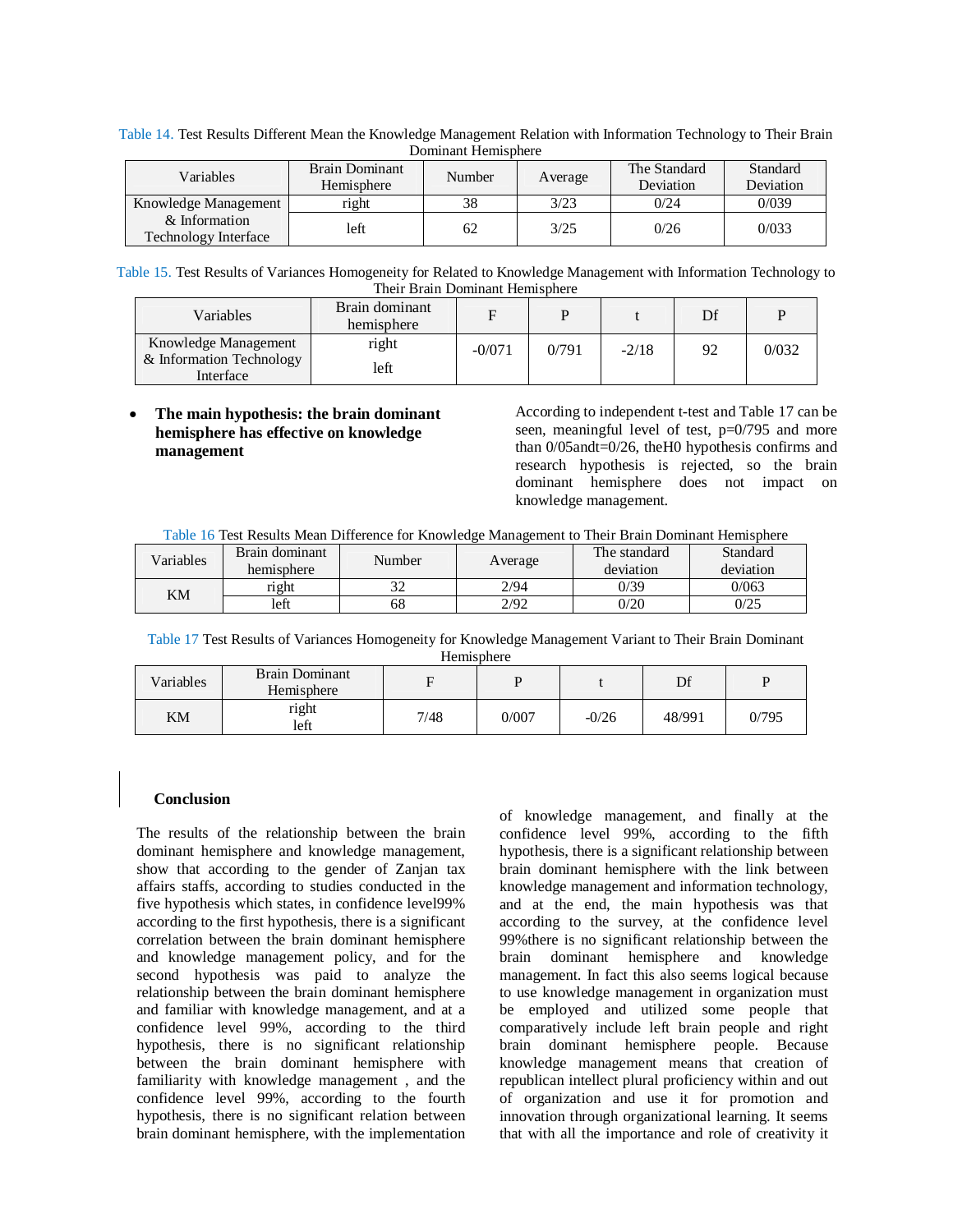Int. J. of Comp. & Info. Tech., (2016) 4(1): 1-12.

managers 'have no understanding of the concept of creativity and its related factors. The results of the questionnaire survey also shows:

- 57% of respondents believe that in organization there is no policy or special Strategy for acquiring and sharing Knowledge.
- 33% of respondents believe there is no way in the organization to have culture or intended to promote or Knowledge sharing.
- 49% of respondents have no idea that organization uses policy or special strategy to acquire Knowledge.
- 52% of respondents do not believe that Organization has programs or policies to improve work relation.
- 48% of respondents do not believe that organization has knowledge exchange and internal meeting.
- 33% of respondents believe that their organization does not encourage staffs to take a systematic and inter-disciplinary training to have an overview of a job.
- 48% of respondents believe that knowledge sharing provoked a lot of effective activities, as bind many of the organization's strategic activities.
- 28% of respondents believe that collaboration and ensure about knowledge management policy in their organizations is more to the outside.
- 50% of respondents believe that the activities are to acquire and knowledge sharing that is confirmed to makes it essential part of their work.
- 40% of respondents believe that reorganizational meetings are used for different ways to transfer knowledge in organization.
- 62% of respondents' job and responsibilities relationship with the area of customer management system.
- 48% of respondents believe that their organizational rank relate with experience and familiarity with knowledge management.
- 38% of respondents believe that if the main emphasis of training programs knowledge management strategies to be better for their staffs.
- 48% of respondents believe that the existence of independent knowledge management is responsible in their organization.
- 33% of respondents believe that effective knowledge management practices in their organizations points through the meetings of the measured.
- 48% of respondents believe that management can make their organization use of effective knowledge management practices.
- 38% of respondents believe that their organization through improved competitiveness to increase the motivation of the knowledge management practices.
- 43% of respondents believe that the obtained results from the use of knowledge management in their organizations to improve the skills and knowledge of staffs.
- 52% of respondents believe that they train staffs to familiar with the strategic objectives<br>in their organization use knowledge organization use knowledge management activities.
- 38% of respondents believe their organization follows through interdisciplinary projects of knowledge management practices for interdisciplinary knowledge acquisition.
- 48% of respondents have no idea that what their organizations do for staffs internal meetings.
- 62% of respondents have no idea that their organization did not have strategy for use of protection and identification of knowledge strategic management.
- 57% of respondents' feel that staffs need to be educated to become familiar with the organization strategic goals.
- 62% of respondents do not believe that work with knowledge management has negative results.
- 43% of respondents have no idea that staffs are given the free to test new ideas in their work.
- 48% of respondents have no idea that superiors have been monitoring the flow of knowledge management.
- 48% of respondents believe that, management has consulted with its staffs before starting the new program.
- 52% of respondents believe that staffs, if necessary receive tips to implement the new strategy.
- 33% of respondents have no idea that staffs understand clearly knowledge management strategies.
- 48% of respondents' believe that all the staffs are responsible for the continuous development of knowledge management to obtaining and sharing.
- 43% of respondents have no opinion that staffs have opportunity to share your knowledge at national and international level.
- 48% of respondents have no idea that their organization has allocated a special budget for